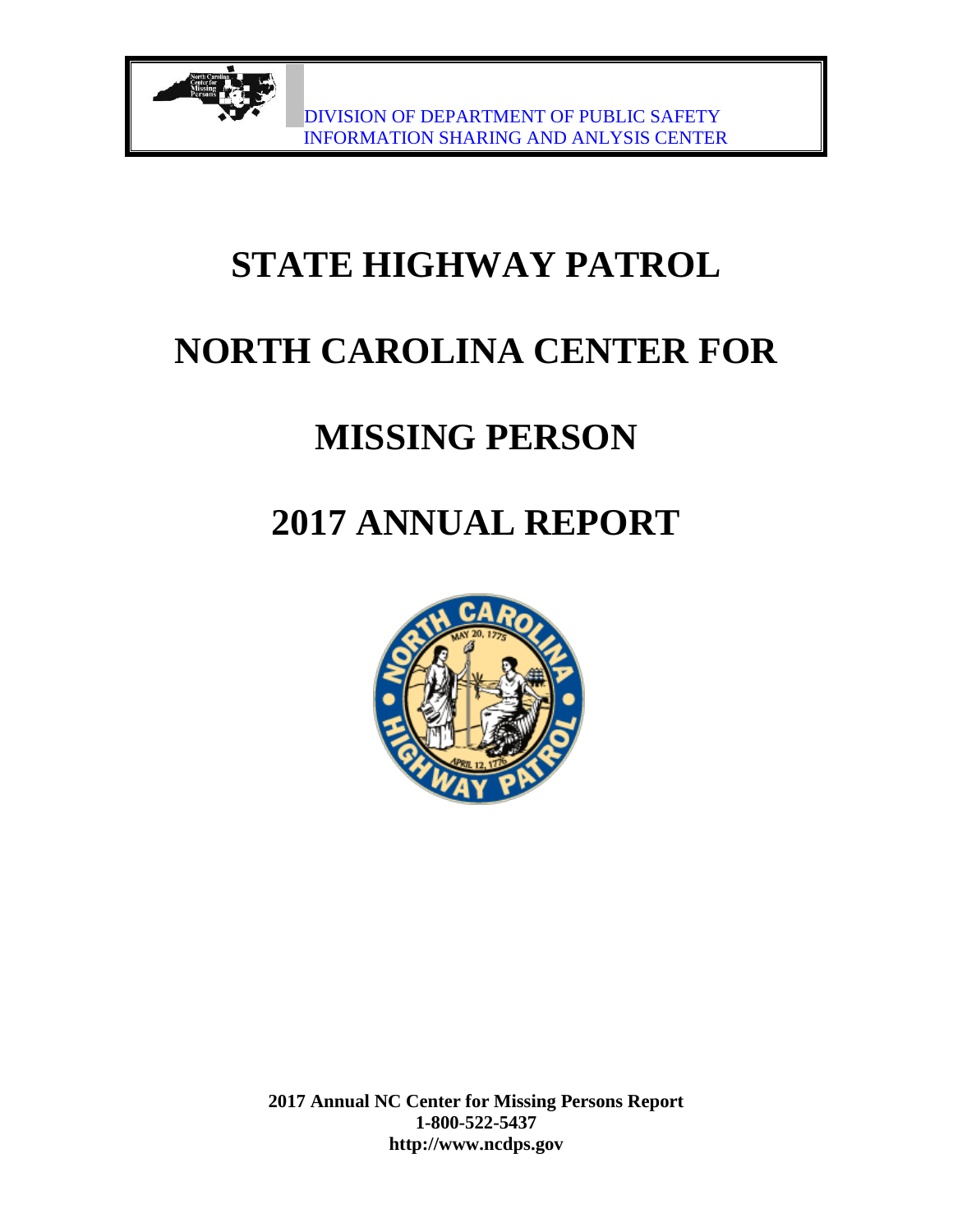

#### **INTRODUCTION**

**The annual statistical report is compiled from the data received from National Crime Information Center by the NC Center for Missing Persons. The Center is required to maintain statewide statistics for legislative and public information.**

**The initial missing person report is filed with the local law enforcement agency having jurisdiction over the case. The report is received by the State Bureau of Investigations, Division of Criminal Information system. Once received it is downloaded weekly to the Centers ACCESS database. Each report filed with a local agency is entered in the system as a separate case. All NCCMP's received information is based on report filing and cancellation information as it is entered by the local agencies.**

**The Missing Person Center has no way of identifying missing persons that have not been entered in the NCIC system.**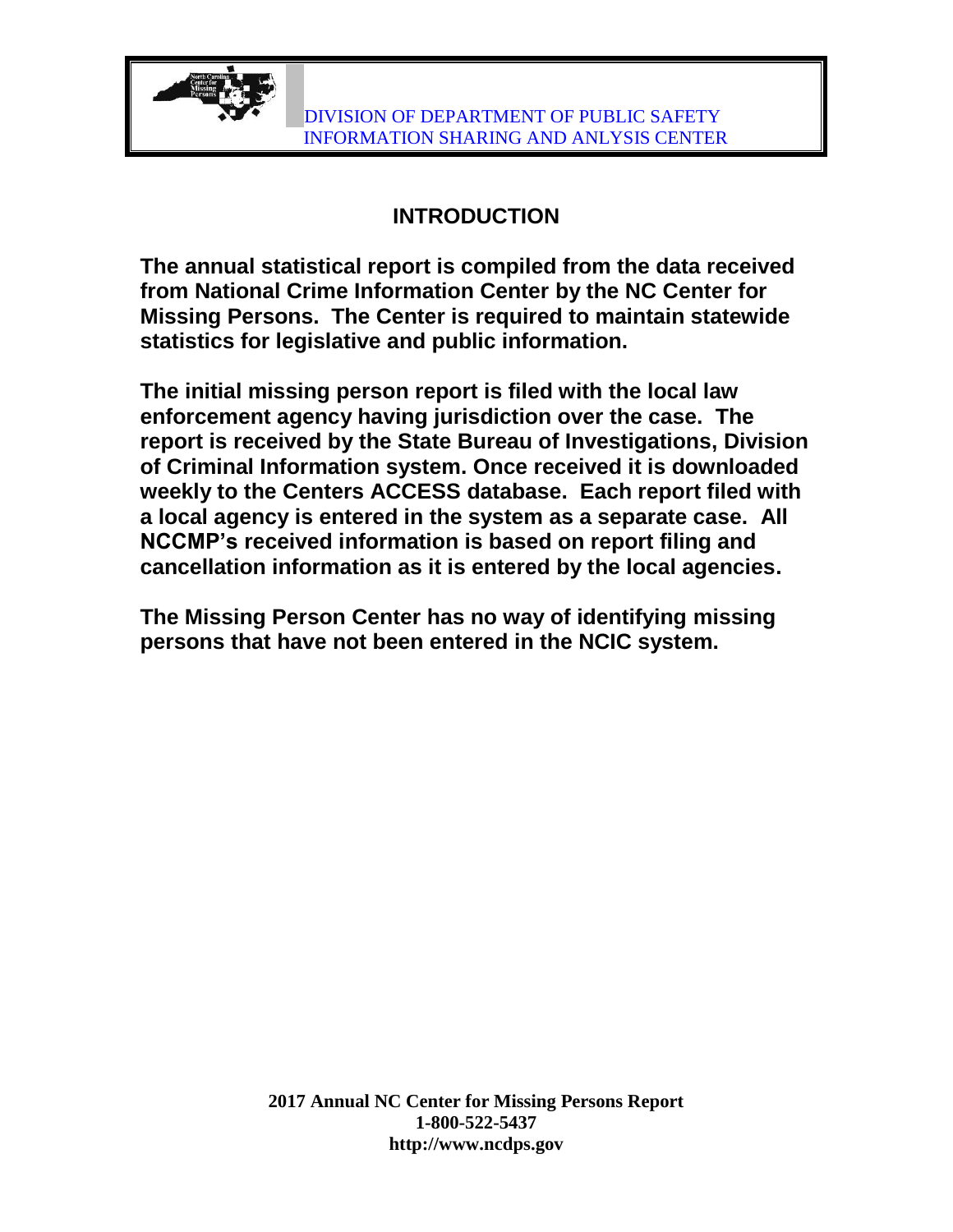## **TERMINLOGY USED IN THIS REPORT**

**(1) Missing child means a juvenile as defined in G.S. 7B-101 whose location has not been determined, who has been reported as missing to a law-enforcement agency, and whose parent's, spouse's, guardian's or legal custodian's temporary or permanent residence is in North Carolina or is believed to be in North Carolina.**

**(2) Missing person means any individual who is 18 years of age or older, whose temporary or permanent residence is in North Carolina, or is believed to be in North Carolina, whose location has not been determined, and who has been reported as missing to a law-enforcement agency.**

(**3) Missing person report is a report prepared on a prescribed form for transmitting information about a missing person or a missing child to an appropriate law-enforcement agency. (1985 (Reg. Sess., 1986), c. 1000, s. 1; 1998-202, s. 13(mm); 2011-145, s. 19.1(w).)**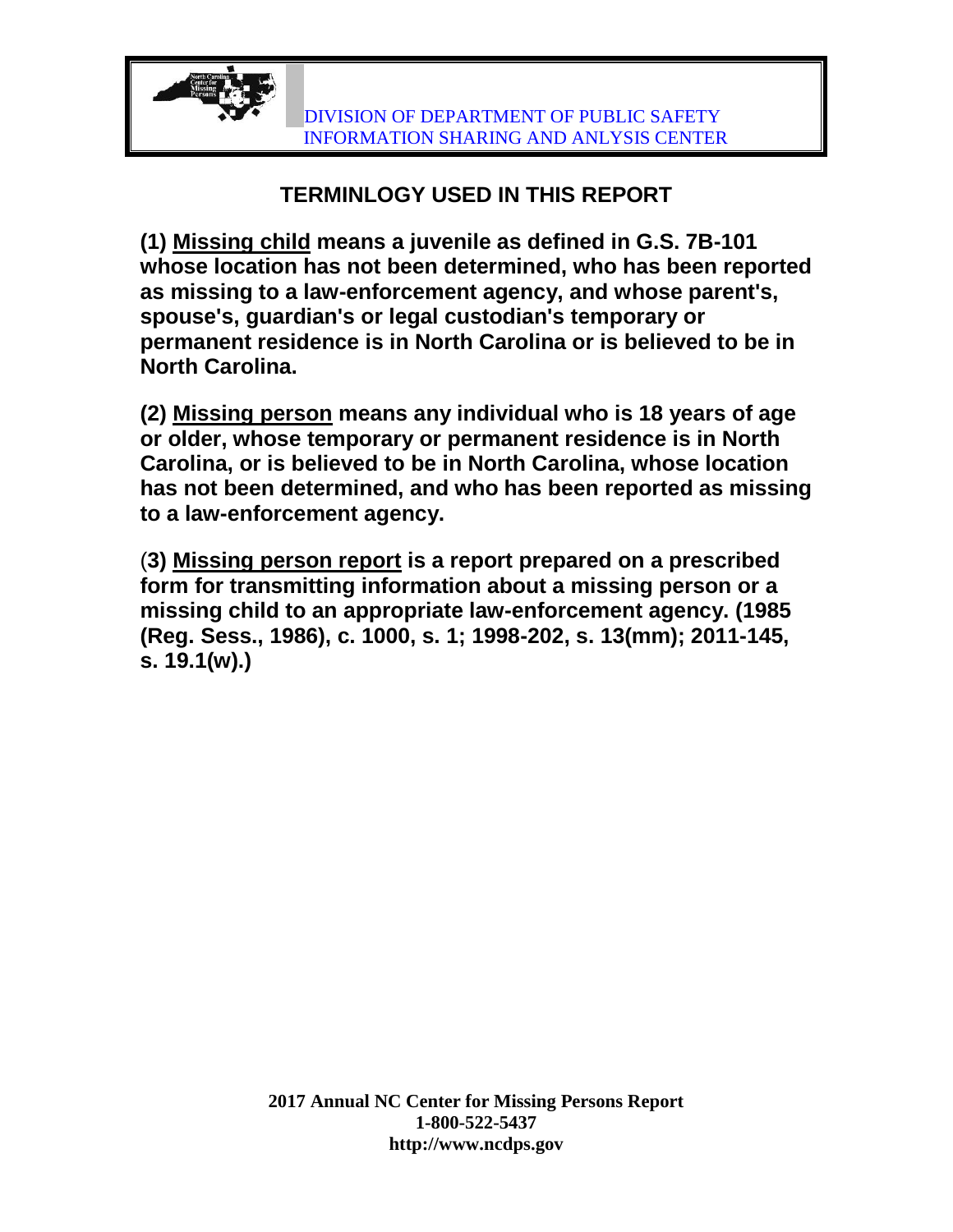**For statistical and report writing purposes the North Carolina Center for Missing Person (NCMP) will be presenting numbers and charts to show the yearly comparisons of numbers for all missing persons reports. Missing Persons reports up by 330.**



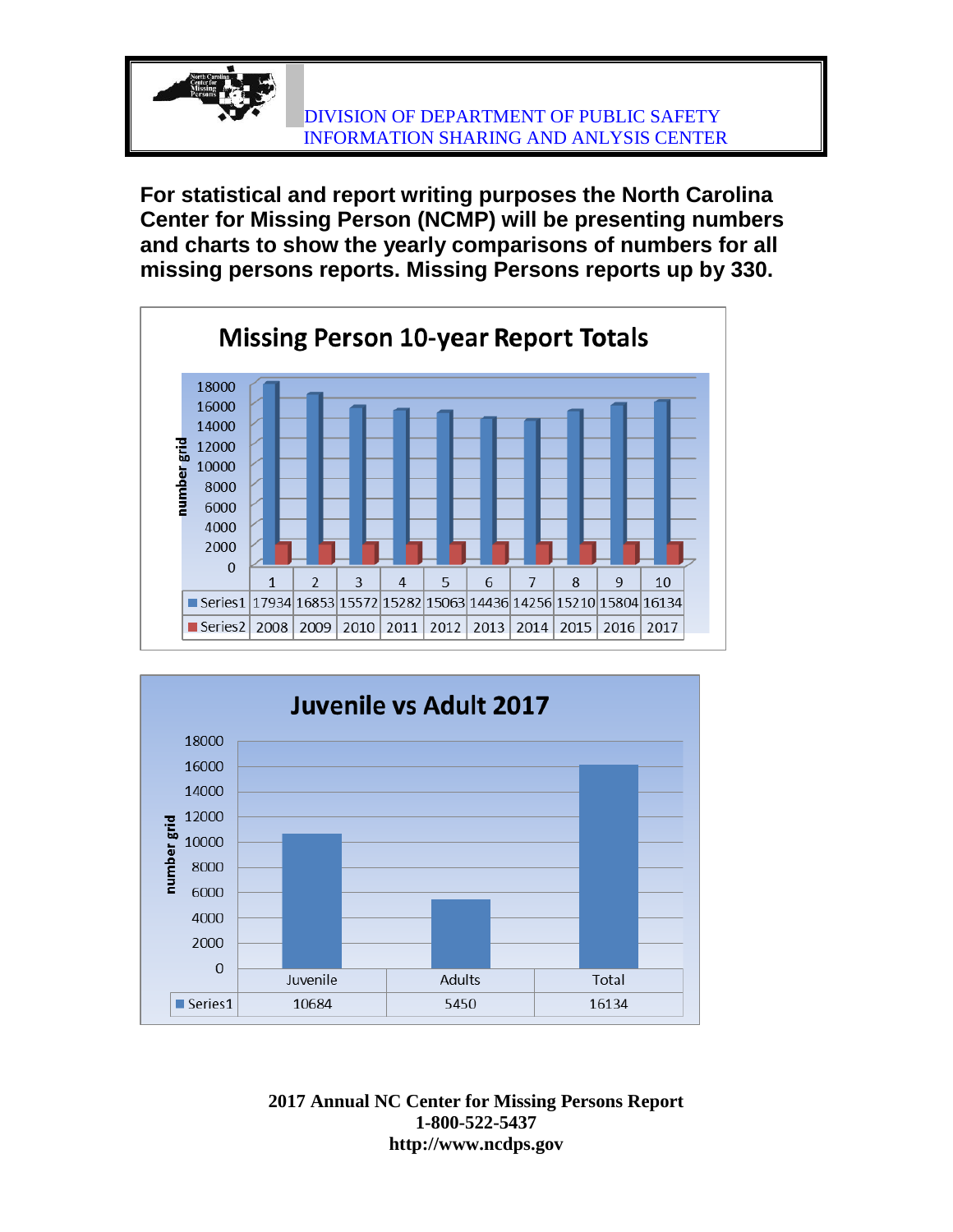**The following chart shows the race count for the year 2017. As noted, the number of black juveniles remains the highest and the number of white adults continues to remain the highest in missing persons reports filed.**

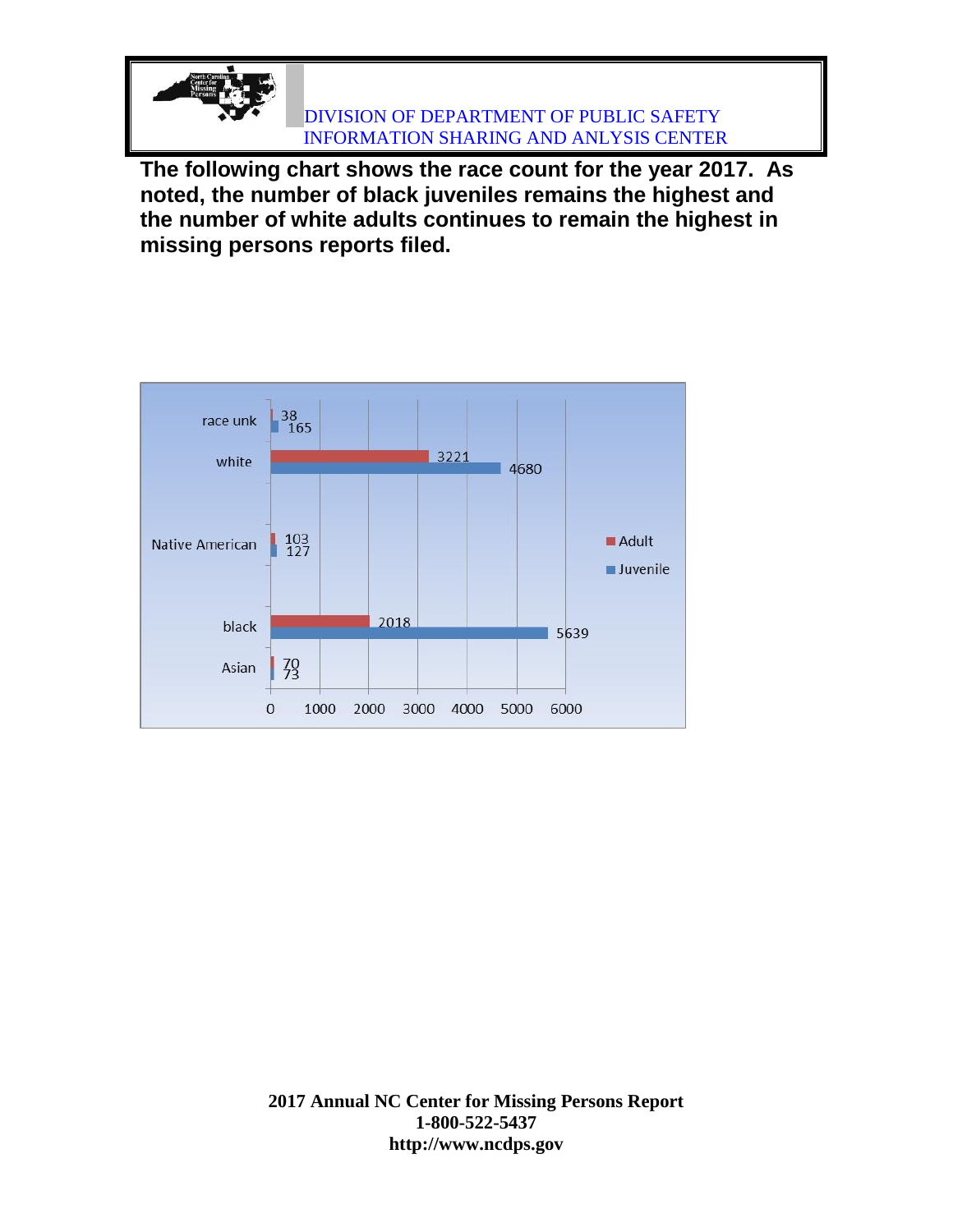

 **Special attention has been given to the missing persons reports of juvenile's due to the high number of reports filed annually. These juvenile are mostly runaways that return voluntarily. Only increased and more detailed tracking of these juveniles will give the Center a better understanding of why the numbers are high, where they are missing from and how many are repeat offenders.**

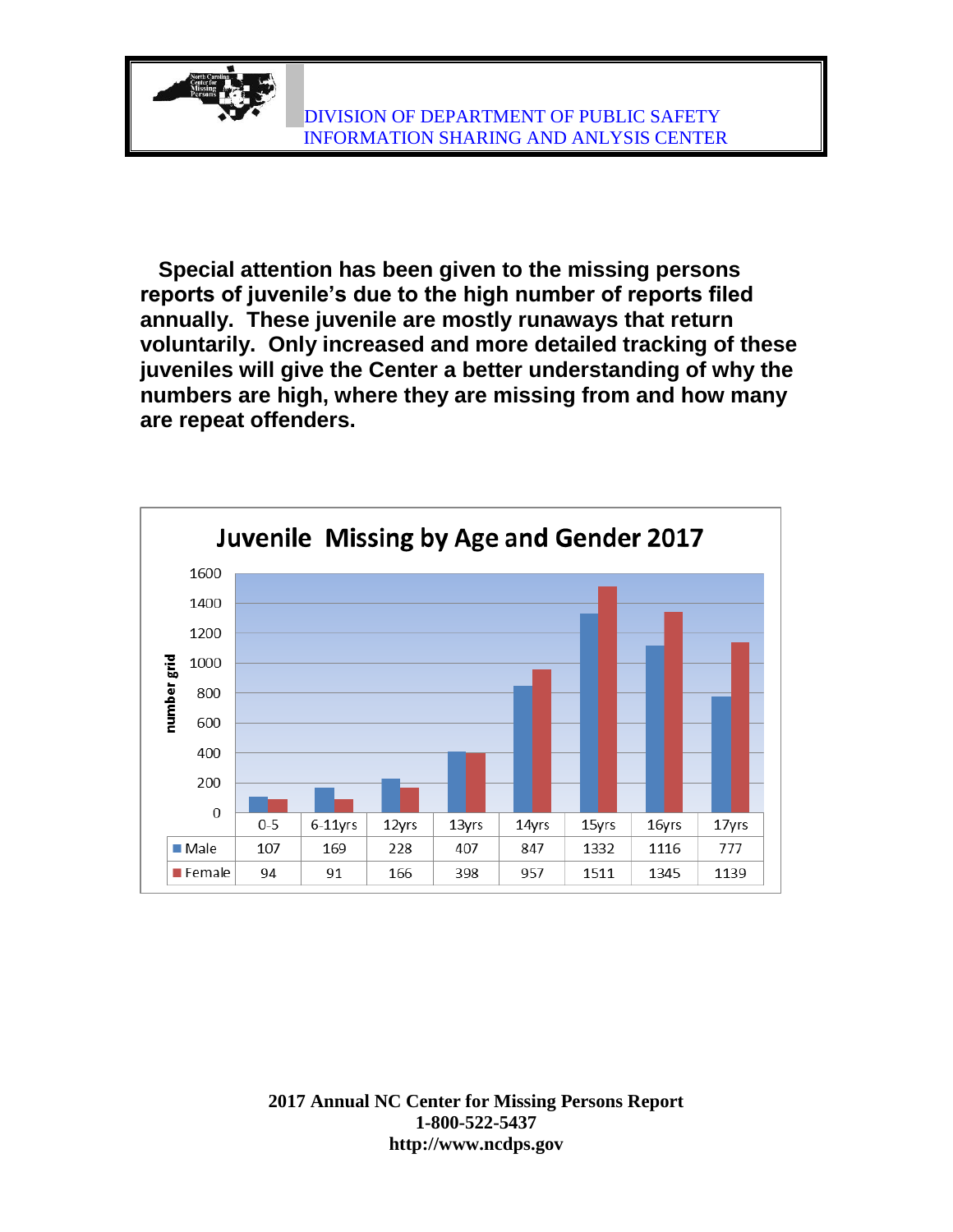

## **SILVER ALERTS FOR 2017**

**Total number of Silver Alerts for the year of 2017 was 359. In an effort to show, the effectiveness of the program and where possible improvements can be made the Center for Missing Persons keeps statistics on all alerts activated.**

**The criteria for the activation of the Alert remains the same. Subject must be reported missing to a law enforcement agency and believed to have dementia or a cognitive impairment.** 

**Out of the 359 alerts activated in 2017, 274 left from a private resident. The other 85 were either missing from a group home, assisted living facility or reported by a homeless shelter.**

**Of those 359 alerts, 25 returned on their own. Nine were recovered deceased (down 2016). Out of the 359 alerts of 2017; only 57 were reported as located or recovered because of the activated Silver Alert.** 

**The remaining stats are presented in the following charts.**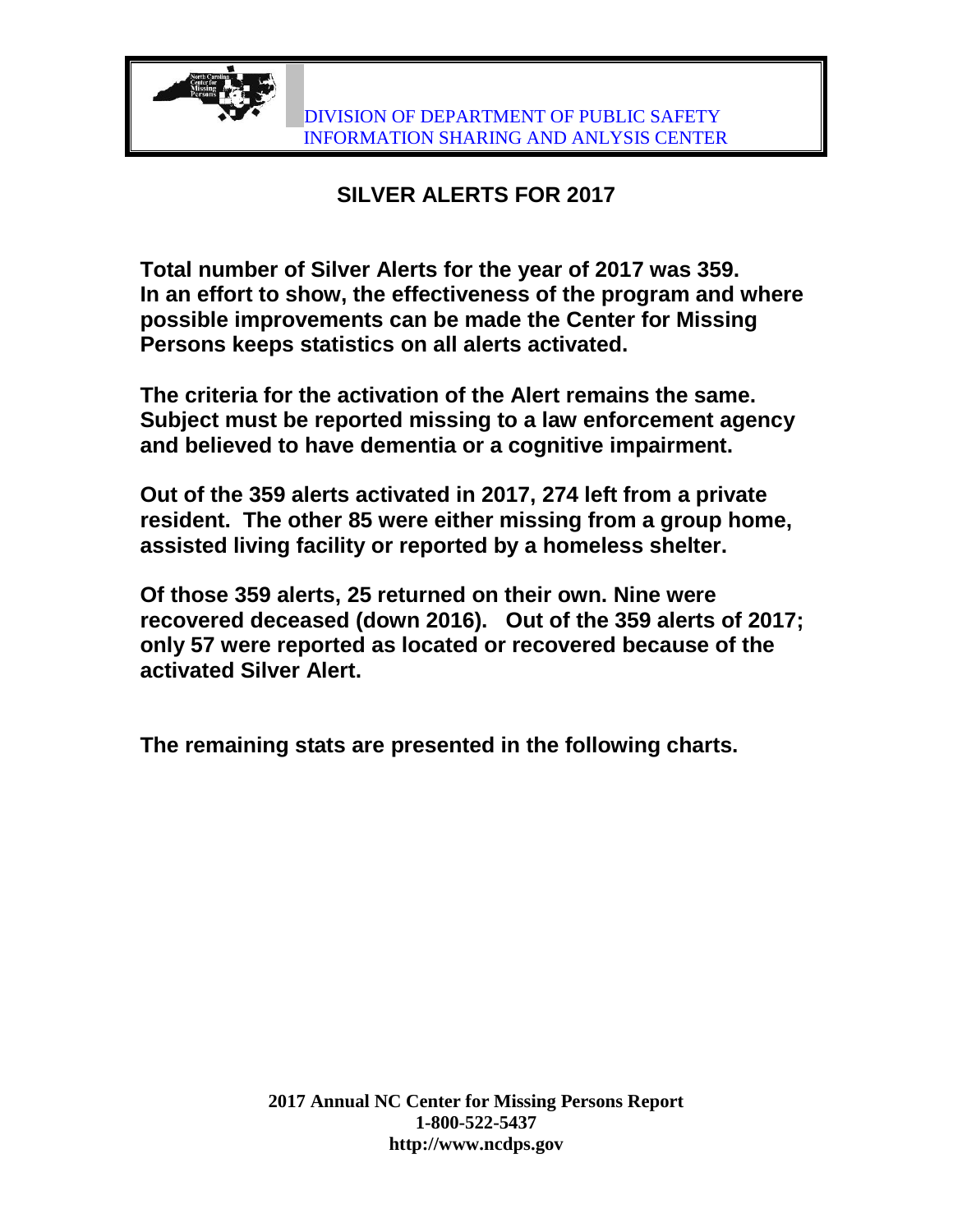

**The first chart shows the gender comparison, a high number of males vs females. More stats will have to be compiled to try to explain the huge difference.**



**Dementia and cognitive impairment are the only two criteria for the Silver Alert. The interesting part about this is the initial plan for Silver Alert was to cover dementia but cognitive impairment continues to dominate the numbers.**

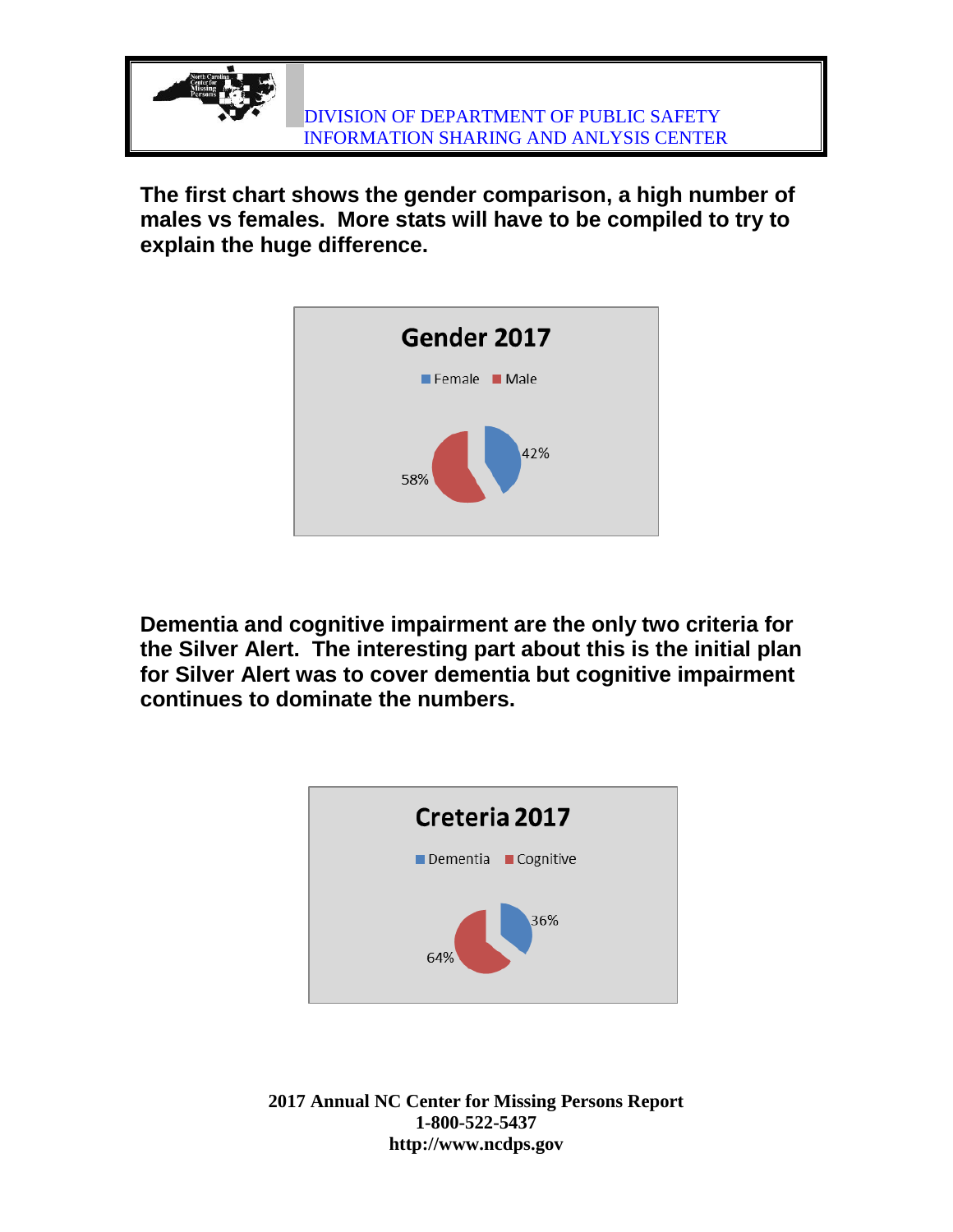

**Race does not play a part in activation but here again, the numbers are unexplainably skewed.**

.



**The time-lapse statistics raises questions of why an alert was issued. With a majority of the alerts being located within a 24 hour period, we must ask the question, "Are we activating too fast?" It is possible those cases could have been worked at a lower level. Only 67 of the 377 alerts were located because of the active Sliver alert.**



**2017 Annual NC Center for Missing Persons Report 1-800-522-5437 http://www.ncdps.gov**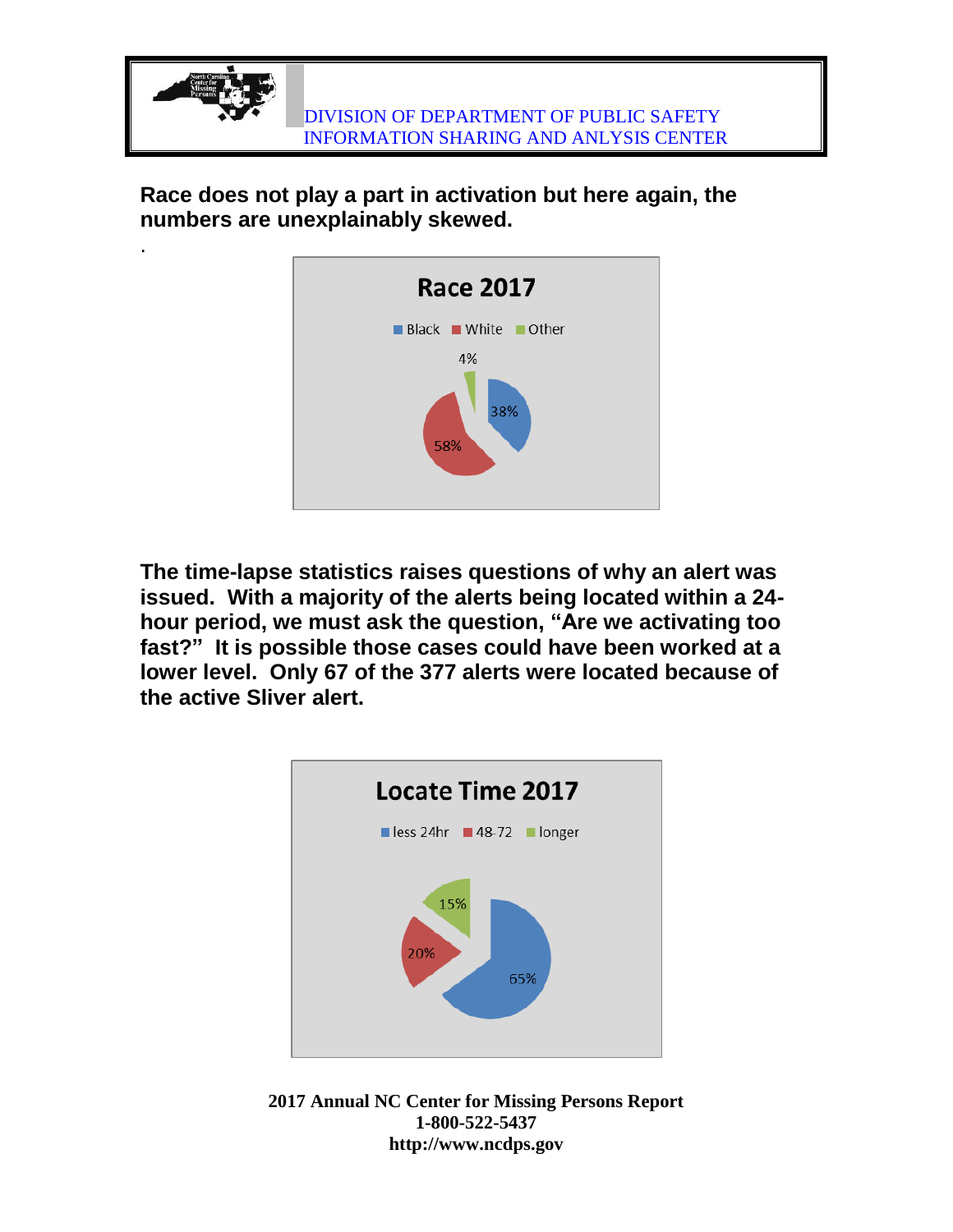

**Silver Alert activations include all ages yet the juvenile count remains low. Reports show that very few of these juvenile's are in any eminent danger nor are they runaways with serious cognitive impairments.** 



**Elderly drivers with dementia remain a top priority but most drivers are not in the elderly category of 60 and above.**



**2017 Annual NC Center for Missing Persons Report 1-800-522-5437 http://www.ncdps.gov**